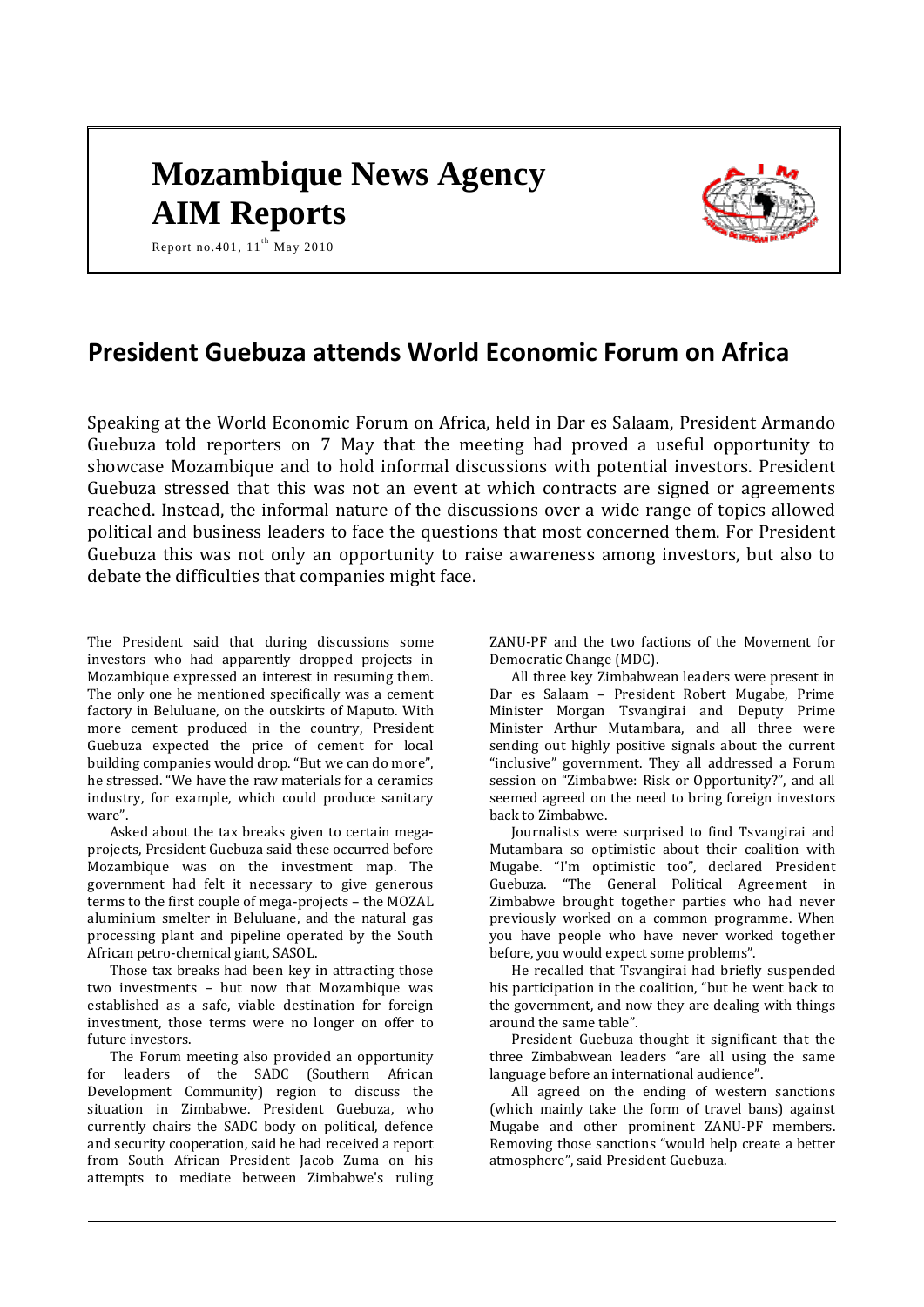# **Low cost technology to boost agriculture**

The Mozambican government is promoting the massive use of low cost technology such as animal traction to boost food production, Agriculture Minister Soares Nhaca told the country's parliament, the Assembly of the Republic, on 29 April.

Nhaca was speaking in a debate arising from a request by the parliamentary group of the ruling Frelimo Party for information on the recent floods and drought in parts of the country and their impact on food security.

Animal traction, said the Minister, could not only increase the area under cultivation, but it could also help move peasant produce to market and meet other transport needs in the countryside.

This year, the government planned to acquire 6,100 oxen to be distributed to farmers. At the same time, the government intends to expand its agricultural extension programme "to disseminate appropriate technologies for increasing agricultural income".

In 2007 there were 590 extensionists employed in the public extension network, rising to 701 in 2009, who assisted 378,000 peasant households. This year the government planned to recruit a further 249 extensionists bringing the total number to 950.

In addition, his ministry was encouraging local governments to hire more extensionists based on the budget allocated to each district, "in order to strengthen the local technical capacity to assist producers".

Nhaca said the government is committed to rehabilitating existing irrigation schemes and building new ones. This year 3,150 hectares of irrigation schemes will be rehabilitated. Of this amount, 2,276 hectares are at Chokwe, in the Limpopo valley. Chokwe is home to the largest irrigated perimeter in the country, but it suffered massive damage in the Limpopo floods of February 2000.

The government, Nhaca said, is advancing with the second phase of the rehabilitation of the Chokwe scheme, involving the recovery of the secondary and tertiary channels.

#### *Resettlement strategy "a success"*

The success of the Mozambican government's resettlement strategy to remove people from flood prone areas meant that this year only a few thousand people were evacuated when major flooding hit the central river valleys, the Minister of State Administration, Carmelita Namashalua, told the Assembly.

Namashalua said that, up until 22 April, storms and floods this year had resulted in six deaths and 51 injuries. The damage caused included the destruction of 2,382 homes, 55 classrooms, 11 places of worship and four health posts.

Serious flooding on the Zambezi, Buzi and Pungoe rivers led to the declaration of a red alert and to the evacuation of people still living in dangerous areas. 6,257 people were evacuated from these river valleys and taken to resettlement areas.

Namashalua pointed out that in the floods of early 2007, the authorities had rescued 163,000 people from dangerous areas. Floods struck again in 2008, and 103,000 people were evacuated.

The sharp difference between these figures and this year's operations, she argued, "is linked to the success of the Resettlement Plan which began in 2007".

This had involved allocating plots of land to the resettled families, and providing them with materials to build their own houses. Schools, health posts and sources of clean drinking water were installed in the resettlement areas throughout the Zambezi Valley, and in some of them small-scale food processing industries had sprung up.

The government's early warning system, the Minister said, also contributed to people leaving flood prone areas in good time, as did the activities of the Local Disaster Risk Management Committees, formed of 15 to 18 people selected in the local communities. There are now 515 such committees in the country, which work to minimise the impact of natural disasters on communities.

Although floods are spectacular events, it is the drought hitting much of southern and central Mozambique that is likely to have more serious consequences. The failure of the rains, Namashalua said, caused the loss of 647,901 hectares of crops in 55 districts in seven provinces.

That would reduce this year's grain production by about 353,000 tonnes, or 11 per cent of the total grain production initially forecast.

There are now 456,290 people living in a situation of "extreme food insecurity", said Namashalua. In December, the figure had only been 281,300.

The government's strategy relies heavily on boosting production and productivity from the second sowings to recover some of what was lost in the first season. Short cycle seed varieties of maize, wheat, bean and sorghum were distributed to peasant farmers.

For the second agricultural season, launched in early April, the government distributed 797 tonnes of maize seed, 1,412 tonnes of wheat seed, 107 tonnes of bean seed and 2,125 tonnes of seed potatoes. The government is optimistic that with these measures it can recover 115,000 tonnes of grain lost in the first season.

### **MDM sets up parliamentary group**

The opposition Mozambique Democratic Movement (MDM) on 7 May officially established its parliamentary group, following a favourable opinion from the Legal and Constitutional Affairs Commission of the country's parliament, the Assembly of the Republic.

Although the MDM only has eight deputies in the Assembly, it was able to create an officially recognised parliamentary group due to an amendment to the Assembly's Standing Orders moved by the ruling Frelimo Party and passed in April.

Previously the Standing Orders stated that a parliamentary group must have at least 11 members. Only with this minimum number could a party appoint members to parliamentary commissions, or demand information and ask questions of the government.

The MDM and Frelimo argued that this restriction was unconstitutional. The amendment therefore removed completely the numerical restriction.

The MDM elected as head of its parliamentary group Lutero Simango, the brother of the party's leader, Daviz Simango, mayor of Beira.

The MDM secretary-general, Ismael Mussa, was elected deputy head of the MDM group, while Jose de Sousa doubles up as both rapporteur and spokesperson. The other five MDM deputies were all elected to various of the Assembly's working commissions.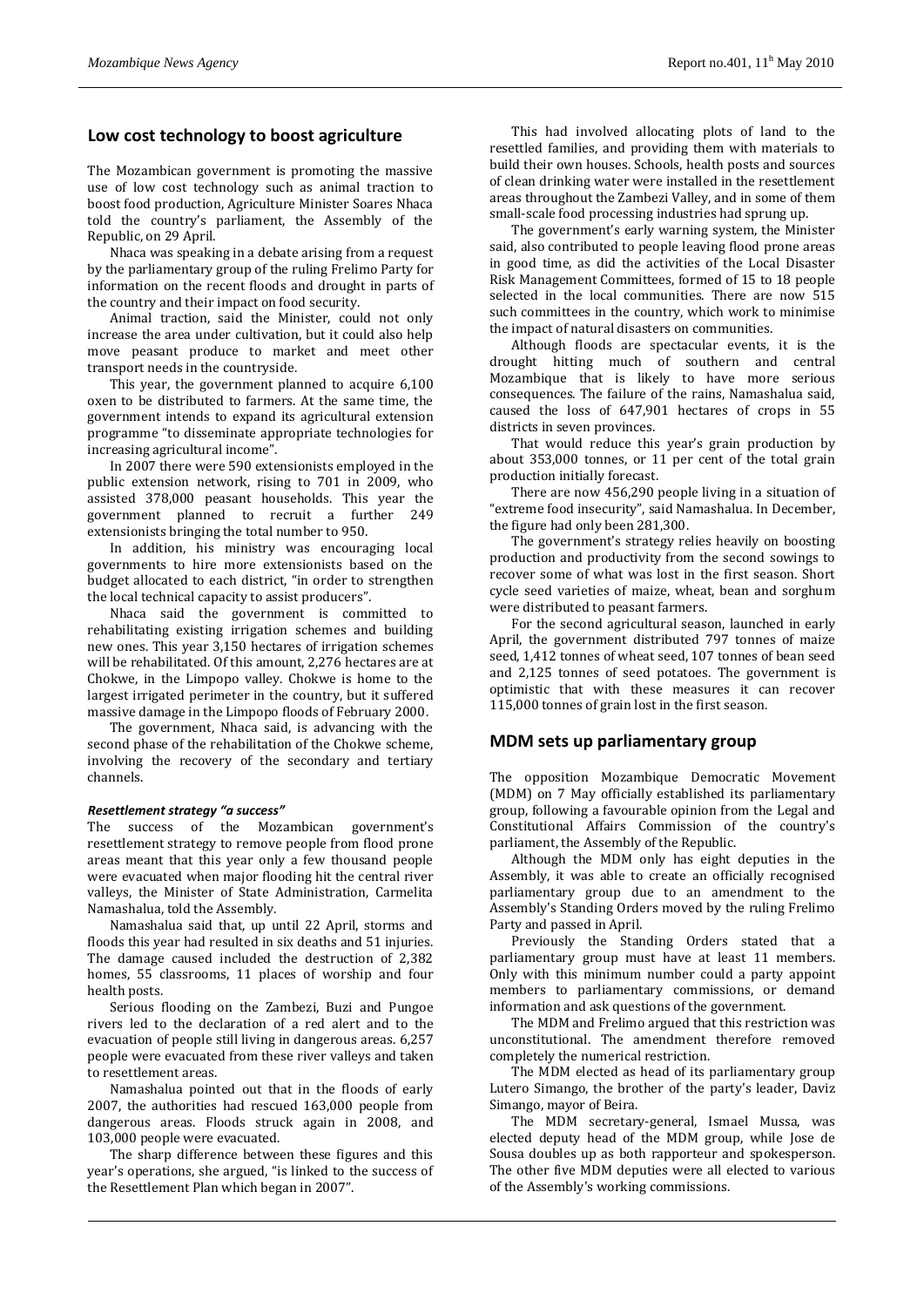# **New cooperation agreements signed with Portugal**

President Armando Guebuza's two-day state visit to Portugal ended on 30 April with the signing of ten cooperation agreements between the two countries in various fields. The agreements were signed shortly after a meeting between President Guebuza and Portuguese Prime Minister Jose Socrates. The two leaders told reporters that the documents reflect the fact that Mozambique and Portugal are more determined than ever to work together in the development of the two nations for the common welfare of their peoples.

Six of the agreements were signed by the two governments, and four by public and private companies.

Among the agreements are a convention on social security, an agreement on air services between the two countries, a protocol concerning road construction in the central Mozambican province of Zambezia. There are also protocols on the construction of hotels and resorts, and on the building of a bio-technology centre.

The business agreements cover renewable energy, and the construction of roads, schools and hospitals.

President Guebuza told reporters he was "very pleased because, only a short time after we decided to work together for the mutual development of our countries, we are now seeing how to put this desire into practice".

Socrates declared that the Portuguese government wants President Guebuza's visit "to consolidate still further our relations of cooperation and our commercial relations". He added that, when the Cahora Bassa dam passed into majority Mozambican ownership in 2007, the two countries "removed the last stone in our shoes that was hindering the march that will take us to a higher level of cooperation".

Good relations with Mozambique are a matter of political consensus in Portugal. Pedro Passos Coelho, the new leader of the Social Democratic Party (PSD), the main opposition to the Socialist Party government, agrees with Socrates that relations of friendship and cooperation with Mozambique are also in Portugal's best interests.

Passos Coelho (the man most likely to succeed Socrates should the current minority government fall) met on with President Guebuza, and afterwards told journalists that he fully supports the government's drive to maximize cooperation with Mozambique.

Towards the end of his visit, President Guebuza met with the Mozambican community resident in Portugal, and spoke at the end of a well-attended business seminar, attended by the 76 Mozambican business people whom President Guebuza invited on this trip.

President Guebuza took the opportunity of the seminar to urge Portuguese businesses to invest heavily in Mozambique. He was backed by the Portuguese President, Anibal Cavaco Silva, who also attended the closing session of the seminar, and urged Portuguese companies not to miss the opportunities created by the excellent relations between the two countries.

*\_\_\_\_\_\_\_\_\_\_\_\_\_\_\_\_\_\_\_\_\_\_\_\_\_\_\_\_\_\_\_\_\_\_\_\_\_\_\_\_\_\_\_\_\_\_\_\_\_* This is a condensed version of the AIM daily news service – for details contac[t aim@aim.org.mz](mailto:aim@aim.org.mz)

# **Japanese aid for forest preservation**

The Japanese government has pledged to disburse 700 million yen (about \$7.4 million) in support of the programme to preserve forests in Mozambique. To this end, Mozambican Agriculture Minister Soares Nhaca and the Japanese Ambassador to Mozambique, Susumu Segawa, signed an agreement in Maputo on 28 May.

Speaking shortly after the signing ceremony, Nhaca stressed the importance of this programme for Mozambique, saying that it is part of the efforts by the two governments to mitigate the effects of climate changes and promote environment friendly technologies.

This support is part of the pledge by the Japanese government to double its assistance to Africa, a decision taken during an international conference on the development of Africa, which took place in Tokyo, in December 2009.

The aid is also part of the Hayotama initiative under which the Japanese government will, up until 2021. provide about \$17.5 billion to developing countries to help them cope with climate change.

# **Heavy costs of illegal fishing**

The Ministry of Fisheries estimates that the country is losing \$35 million a year as a result of illegal fishing in Mozambican waters. Fisheries Minister Victor Borges, speaking on 28 April at the opening of the fourth annual meeting of his ministry with the cooperation partners in the fisheries sector, said that measures to reverse the current scenario include setting up, in the near future, an inter-ministerial commission to monitor the fisheries.

The commission, Borges said, would design overall mechanisms for patrolling Mozambican waters, in order to prevent invasion by unauthorised vessels.

The new commission will be formed by all relevant government bodies concerned with maritime issues. Borges admitted that fisheries inspection is expensive, but insisted that it will remain necessary in order to preserve the country's marine resources.

Currently inspection is guaranteed by just one sizeable vessel hired to patrol Mozambican waters, two small launches and fisheries inspectors spread throughout the country but largely based on land.

In 2008, fisheries contributed four per cent of Mozambique's GDP, but this fell to three per cent in 2009.

### **Prison management suspended**

Justice Minister Benvinda Levi on 30 April suspended the management of the Maximum Security Prison, (commonly known as the "B.O") due to alleged cases of ill-treatment and torture of inmates between March 31 and April 7. Together with the general manager, Renato Jaime, and commander of the prison guards, Antonio Cossa, the Minister also suspended a group of seven prison guards on duty at the time of the attacks.

The suspension of both Jaime and Cossa, who will now face disciplinary proceedings and criminal charges, follows the completion of the first phase of an investigation conducted by the Ministry of Justice.